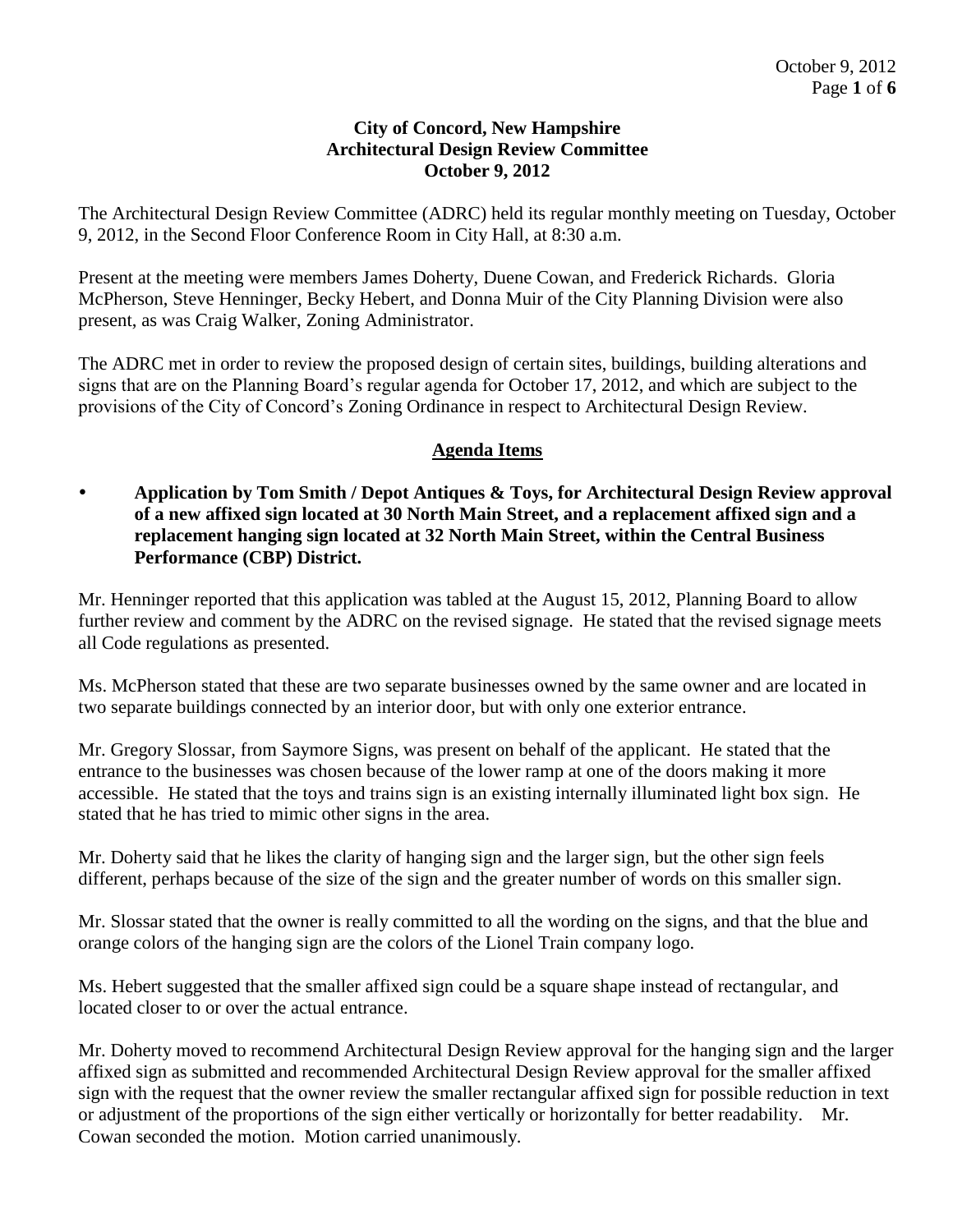### **Application by Concord Christian Academy for Architectural Design Review Approval of revisions to an existing freestanding sign located at 37 Regional Drive, within the Office Park Performance (OFP) District.**

Mr. Henninger advised that the applicant is proposing to relocate an existing sign on Pembroke Road and attach it to the existing Regional Drive sign to form a v-shaped sign.

Mr. Dean Whiteway, headmaster of Concord Christian Academy, was present. He stated that the lettering on the current signs is difficult to read when driving by and when traffic is coming from the east, there is no sign visible.

Mr. Henninger reported that the new proposed panel is almost on the ground and will be blocked by the snow. Mr. Whiteway stated that they will be shoveling the front of the signs.

Mr. Cowan inquired whether the tracing around the top of the letters was part of the design of the sign and whether the shadowing which is shown on the graphic was intended. Mr. Whiteway said that there would not be any shadowing or tracing on the sign.

Ms. McPherson asked whether the white, yellow, and blue striping on the bottom portion of the sign would be painted across the entire sign. Mr. Whiteway responded that each clapboard would be painted individually in its own color creating a striped background for the lettering. He stated that the bottom two panels would be dark blue and the panel above the blue would be yellow. The rest of the panels making up the bottom portion of the sign would remain grey in color rather than partially white as shown. Mr. Whiteway advised that the "The Academy" lettering would be attached to the surface of the existing panels at the bottom of the sign. Mr. Whiteway advised the committee that the school's colors are blue and yellow.

Mr. Richards moved to recommend Architectural Design Review approval of the sign, as described by the applicant to the committee. Mr. Doherty seconded the motion. Motion carried unanimously.

 **Application by Michelle Lienhart / Just Be Boutique for Architectural Design Review Approval of a new affixed sign and a new panel in an existing freestanding sign located at 249 Sheep Davis Road, within the Gateway Performance (GWP) District.** 

Mr. Henninger stated that the applicant is proposing a new affixed sign and a new panel in an existing freestanding sign. He explained that the affixed sign above the entrance of the boutique is consistent with other affixed signs in the strip center. Mr. Henninger noted that the temporary affixed sign is not as orange in color as shown on the sign application.

Ms. Michelle Lienhart, owner of the Just Be Boutique, was present. Ms. Lienhart advised the committee that the background color would more brown than the orange shown on the application drawings.

Mr. Cowan stated that the font used for the word boutique on the affixed sign was different than the font on the panel for the freestanding sign. Ms. Lienhart advised the committee this was for visibility reasons for motorists. He felt that at least the spacing between the words "Be" and "Boutique" should be increased. Ms. Lienhart concurred with this recommendation.

Mr. Cowan moved to recommend Architectural Design Review approval of the two signs as submitted, with the recommendation that the spacing between the words "Be: and "Boutique" is increased. Mr. Richards seconded the motion. Motion carried unanimously.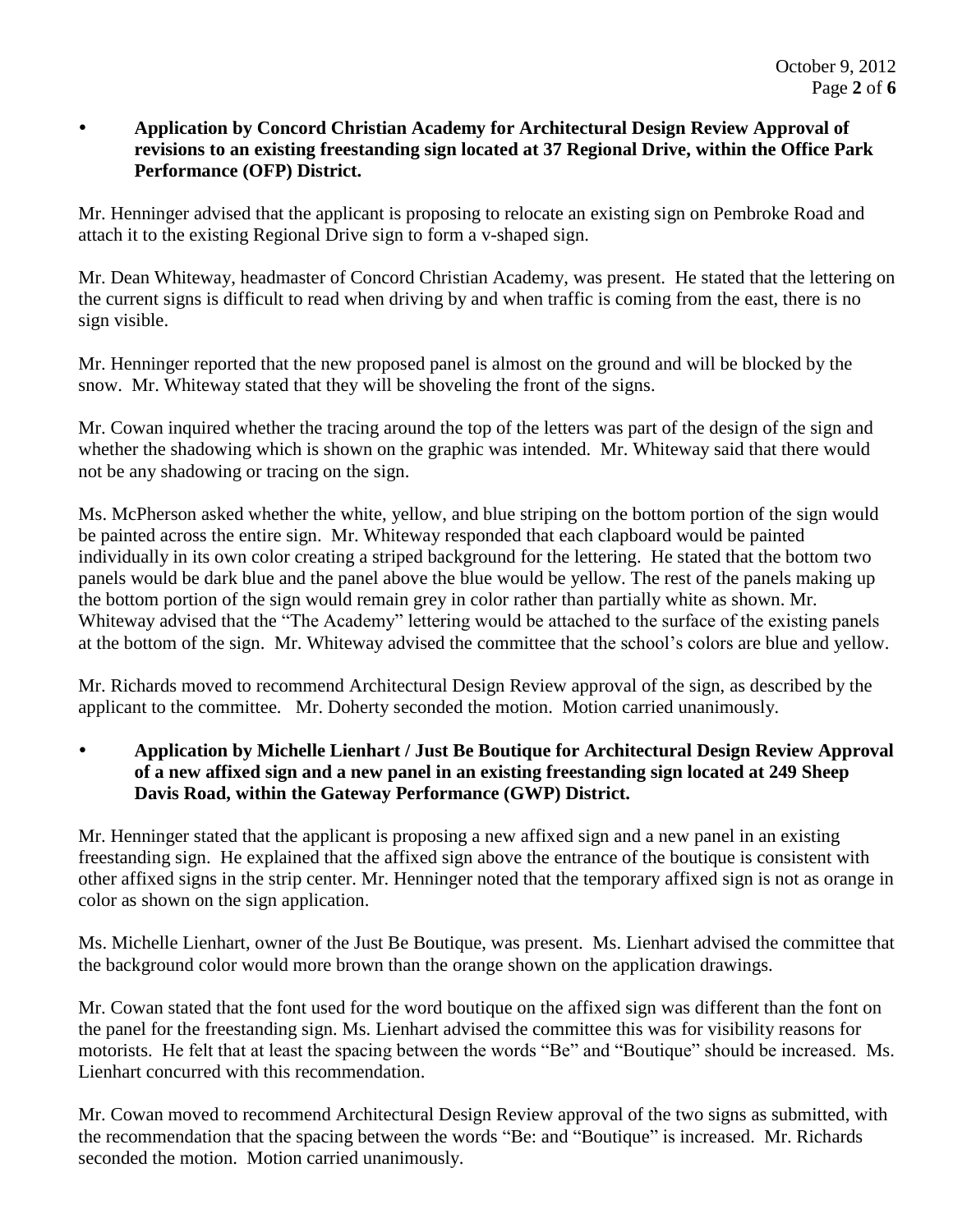### **Application by Parker Education for Architectural Design Review Approval of a new freestanding sign located at 33 Pleasant Street, within the Central Business Performance (CBP) District.**

Mr. Henninger reported that the applicant has requested postponement of this application until the November Architectural Design Review meeting.

 **Application by Center Point Church for Architectural Design Review approval of a new freestanding sign and a new affixed sign located at 20 North State Street, within the Central Business Performance (CBP) District.** 

Mr. Henninger reported that the applicant has requested postponement of this application until the November Architectural Design Review meeting.

 **Application by Carlson's Motor Sales for Architectural Design Review approval of a replacement panel in an existing freestanding sign, a replacement time and temperature sign, and a new changeable copy sign all on an existing freestanding sign located at 13 Manchester Street, within the Gateway Performance (GWP) District.** 

Mr. Henninger reported that the applicant is proposing to modify their existing freestanding sign.

Mr. Walker explained that the proposal does not include the replacement panel for the name of the company as shown, as that panel has previously been approved and installed. He stated that the time and temperature sign is being reduced in size, and that the applicant is proposing a three-line mechanical changeable copy sign at the bottom portion of the sign.

Mr. Tim Sullivan, from Barlo Signs, was present on behalf of the applicant. He noted that the bottom portion of the existing electronic variable message sign would be covered by the mechanical changeable copy sign. The underlying electronic sign would be used to illuminate the new mechanical variable message sign on top. The overall size of the sign was not increasing.

Ms. Hebert asked whether the time and temperature portion of the sign would be smaller. Mr. Sullivan stated that it would be smaller.

Mr. Doherty asked whether the time and temperature would be red as shown on the image of the existing sign, or white as shown on the image of the proposed sign. Mr. Sullivan responded that the color of the time and temperature font allows for the applicant to change the color at will.

Mr. Richards moved to recommend Architectural Design Review approval for the replacement time and temperature sign and the new changeable copy sign as submitted, with the recommendation that the font for the time and temperature sign be either the color that has been submitted on the graphic (which is a yellowish white) or white. Mr. Doherty seconded the motion. Motion carried unanimously.

### **Application by iParty for Architectural Design Review approval for a new affixed sign located at 196 Loudon Road, within the General Commercial (CG) District.**

Mr. Henninger stated that the Zoning Administrator issued a sign permit based on last years' Planning Board approval. He added that the lighting for the sign causes a glare on Loudon road.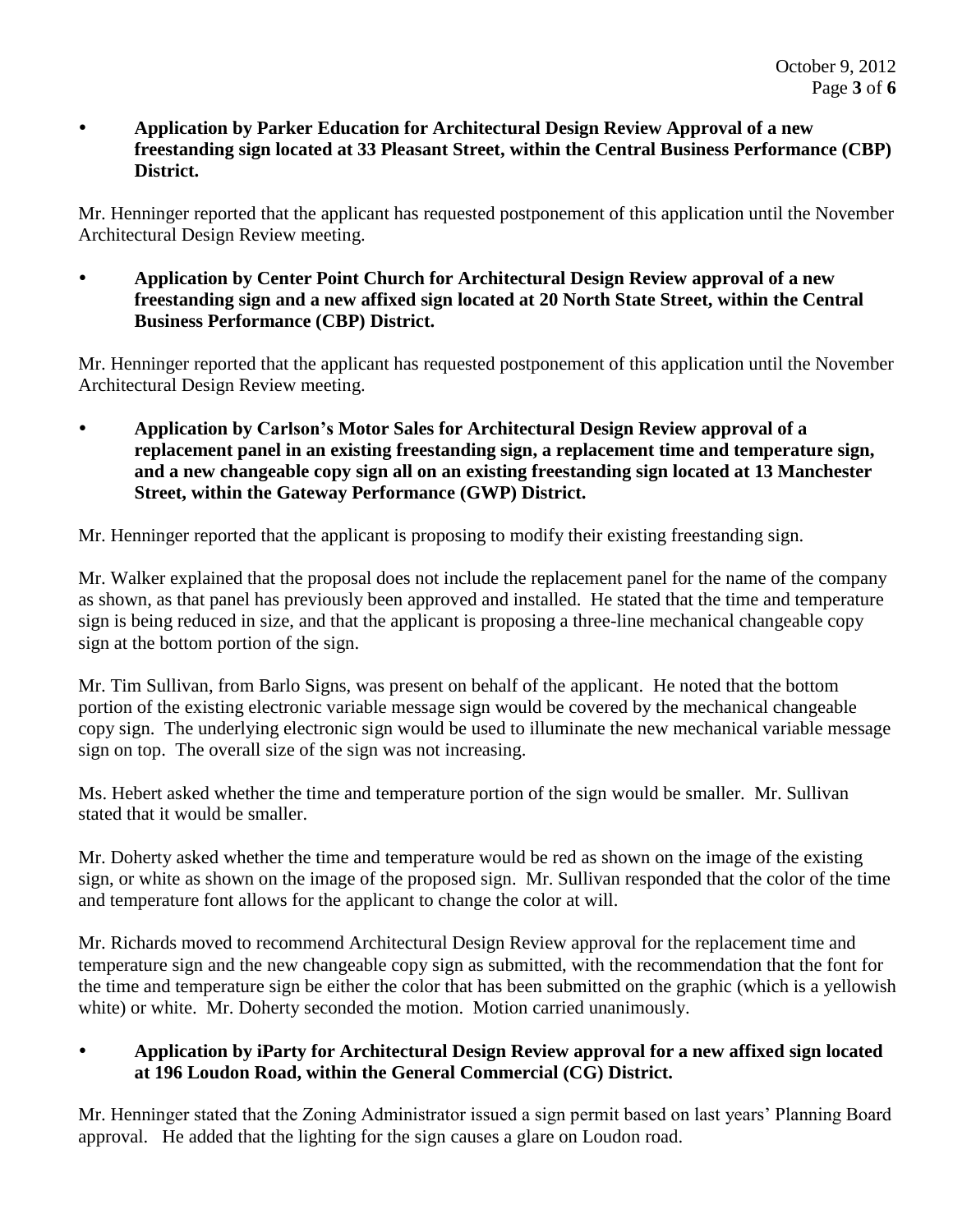Ms. McPherson stated that this application should have come before the ADRC so that issues of lighting could have been addressed.

Mr. Walker reported that as per the permit issued, there should not be any sign illumination.

The ADRC discussed whether they should approve the sign as installed, without any graphics of the sign. The Committee decided to have the Zoning Administrator contact iParty to have the lighting removed.

 **Application by New Hampshire Distributors, Inc., for Architectural Design Review approval for the construction of a 35,735 square foot addition, a new one-way access driveway for trucks, and related paving, drainage, landscaping, and associated site improvements, located at 65 Regional Drive, within the Industrial (IN) District. (2012-0050)**

Mr. Doherty recused himself from the discussion and decision on this application, as his firm is involved with the project.

Ms. Hebert stated that the application is for a major site plan with a Conditional Use Permit for a 35,000 square foot addition.

Mr. Frank Lemay, from Milestone Engineering & Construction, was present on behalf of the applicant. He explained that because of an agreement with an abutter that fell through, the applicant would be relocating the driveway and reconfiguring the parking and the footprint of the building. He reported that the building is a chilled warehouse and therefore the exterior of the building would be a metal covered foam panel. Mr. Lemay stated that the front of the building would be screened by landscaping.

Ms. Hebert reported that the applicant would be adding trees along the frontage of the site and replacing some unhealthy trees in the parking lot. The scrub oaks will remain at the northwest corner of the site. Mr. Cowan stated that both the existing building and site have been well maintained by the applicant.

Ms. Hebert explained that the applicant is working with the abutters and the state, as there may be a need for mitigation due to the Karner Blue butterflies in the area.

Mr. Cowan moved to recommend Architectural Design Review approval for the design of the building and landscaping, with the recommendation that the Planning staff review and approve the proposed revisions to the landscaping plan. Mr. Richards seconded the motion. Motion carried unanimously.

 **Application by the New Hampshire Association of Realtors, for Architectural Design Review approval for the construction of a new three-story 23,832 square foot office building and related parking, access driveway, stormwater management, lighting, landscaping, and associated site improvements, located at 115A Airport Road, within the Institutional (IS) District. (2012-0049)**

Ms. Hebert stated that the application is proposing to tear down the existing office building and build a new office building on the site and explained that the property was located in the Institutional District.

Mr. Brian Pratt, from CLD Consulting Engineers, Inc., and Mr. Scott Vlasak, from Bruce Ronayne Hamilton Architects, were present on behalf of the applicant.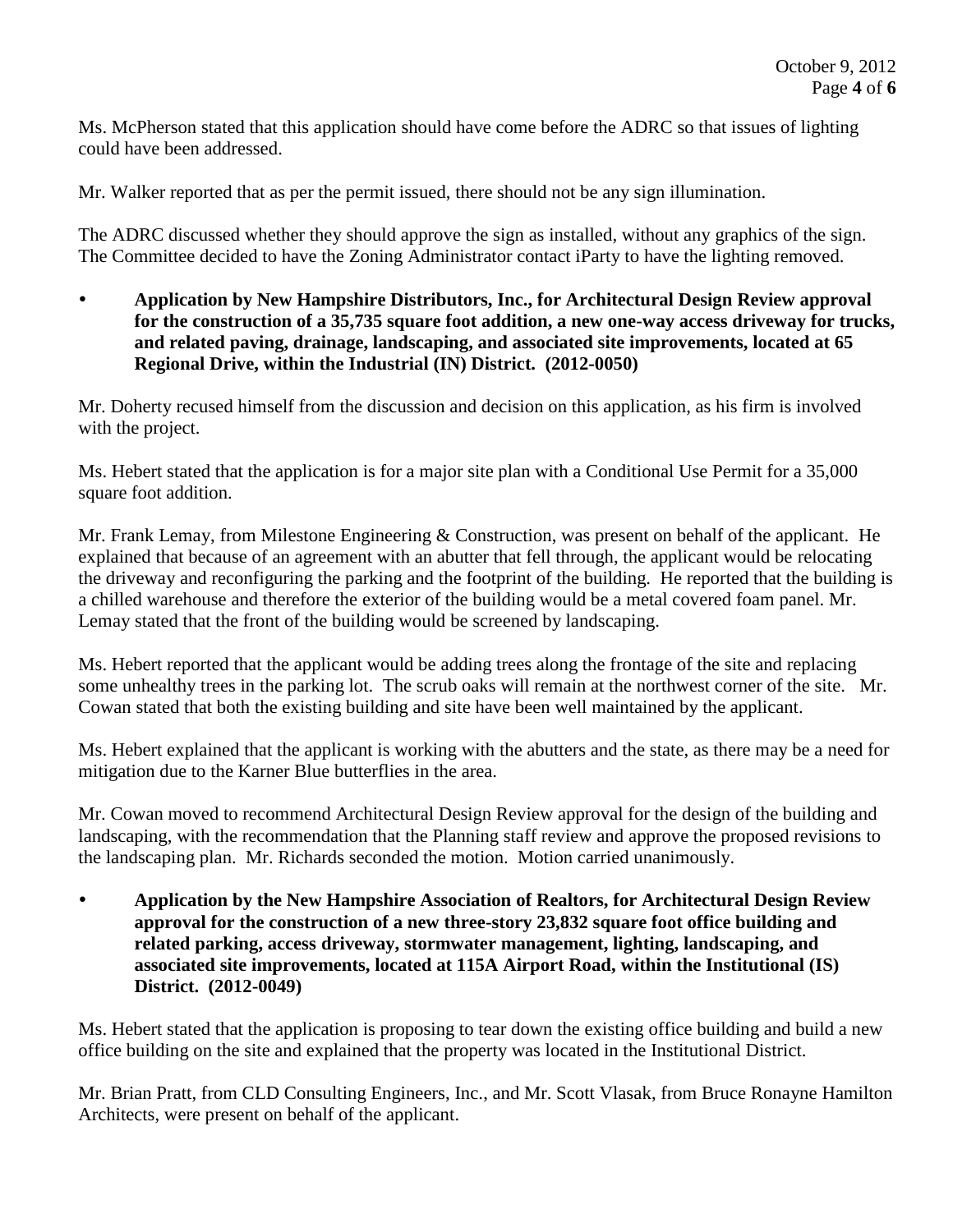Mr. Pratt explained that the new three-story building will be placed towards the front of the site, and due to FAA restrictions, the building will actually have a partial third story. He stated that the applicant originally asked for a waiver to reduce the amount of tree plantings on the site, however, the plan has been revised to include the required tree plantings in the parking lot. He reported that because of the FAA height restrictions, they will use shorter, ornamental trees, such as crabapples and dogwoods within the eastern portion of the site, adjacent to the airport. Mr. Pratt said that he would get revised plans to the Planning Division which would outline all the changes.

Ms. Hebert explained that the application was to be presented to the Planning Board for a determination of completeness on October  $17<sup>th</sup>$  and the public hearing would be held on November  $28<sup>th</sup>$ .

Mr. Pratt noted that at the request of staff, the applicant will attempt to preserve as many of the existing mature trees at the southwest corner of the site as possible.

Mr. Vlasak stated that the FAA height restrictions require the building to be stepped which affects the north and south elevations of the building, and that the applicant was looking to have an occupied roof deck, if possible. He explained that the main entrance would serve all the building tenants.

Mr. Vlasak said that the applicant would submit a sign plan once the tenants were chosen for the building.

Ms. Hebert said that the signs as shown on the building elevation do not comply with the City's zoning requirements because it isn't a single tenant building.

Mr. Vlasek stated that a rear exit on the east elevation was shown on the site plan, but not on the elevations, as they are waiting to see what the needs of the building tenants are.

Mr. Vlasak described the materials to be used on the building, including split-face red masonry with subtle accent bands at the base and between the first and second floor windows with tan EFIS on the upper stories. The main entrance would be aluminum metal panels and the white pilasters and horizontal banding shown on the graphics would be EFIS.

Mr. Doherty asked whether a loading dock was planned. Mr. Pratt stated that the zoning required only a loading space, which is what is proposed, rather than a dock.

The ADRC discussed the design of this proposed building in comparison to other building in the area, which appear to be more residential looking office buildings. Mr. Cowan was concerned with the numerous types and juxtapositions of materials being proposed. He suggested that there could be a better way to tie the two sides of the building together with the center tower. The ADRC discussed the use of split-faced brick rather than white EFIS on the pilasters and suggested illustrating the joints on the metal panels. The ADRC also discussed the west elevation and how it will be visible for a long distance, and suggestions were made to have it be more in line with the rest of the building.

Ms. Hebert reminded the architect that the railing needs to be considered an architectural feature even if the roof deck is not occupied and that roof top mechanical screening needs to be provided.

Mr. Henninger suggested that the employee entrance in the rear of the building have a canopy for practical purposes.